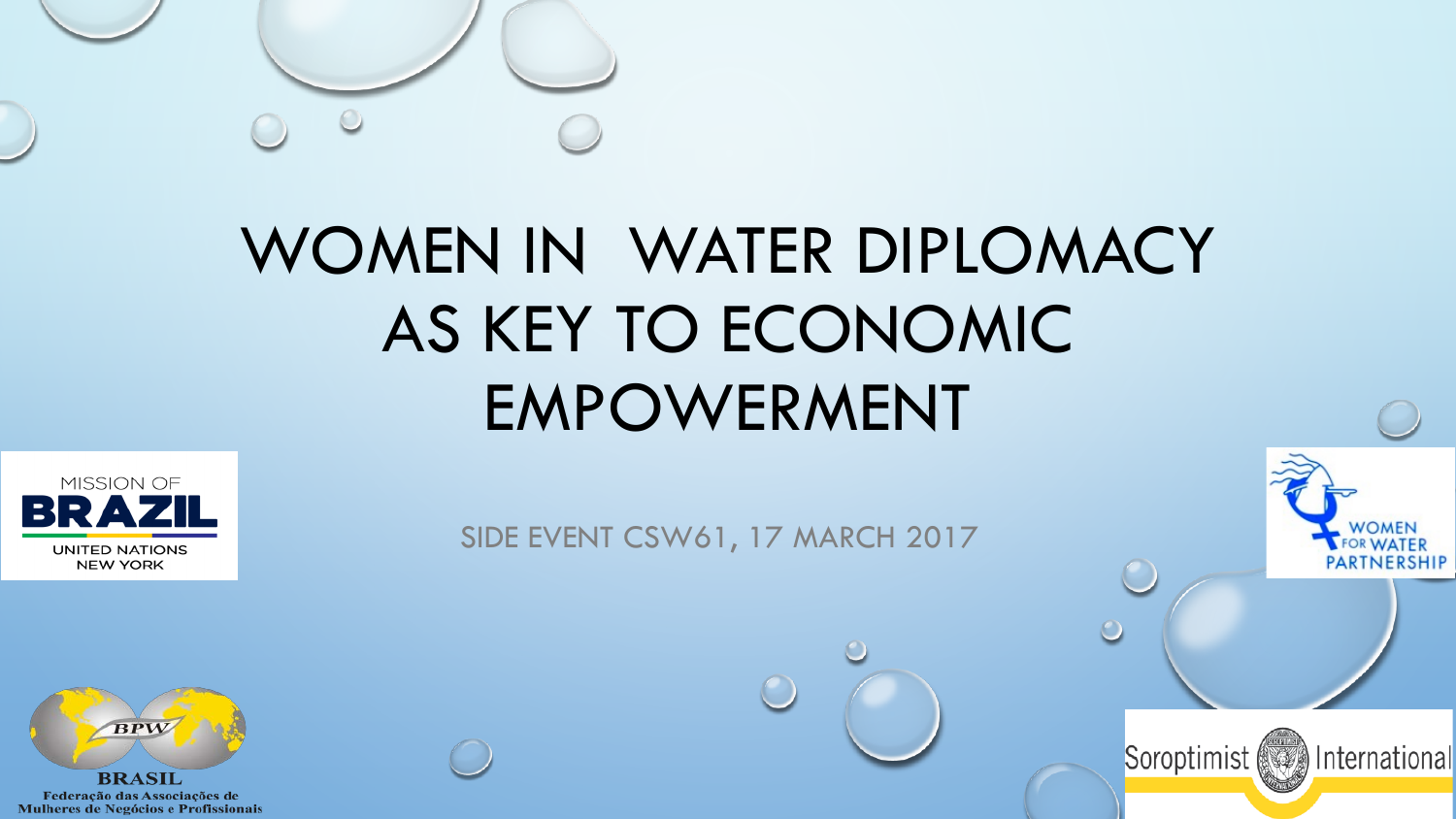

WHAT IN YOUR OPINION WOULD BE THE MOST EFFECTIVE POLICY MEASURE TO ENSURE:

- MORE WOMEN INVOLVED AS PROFESSIONALS IN WATER-RELATED JOBS?
- MORE WOMEN INVOLVED IN WATER DIPLOMACY?
- INFORMED CHOICES AND CO-DECISION-MAKING BY WOMEN IN WATER-RELATED ISSUES?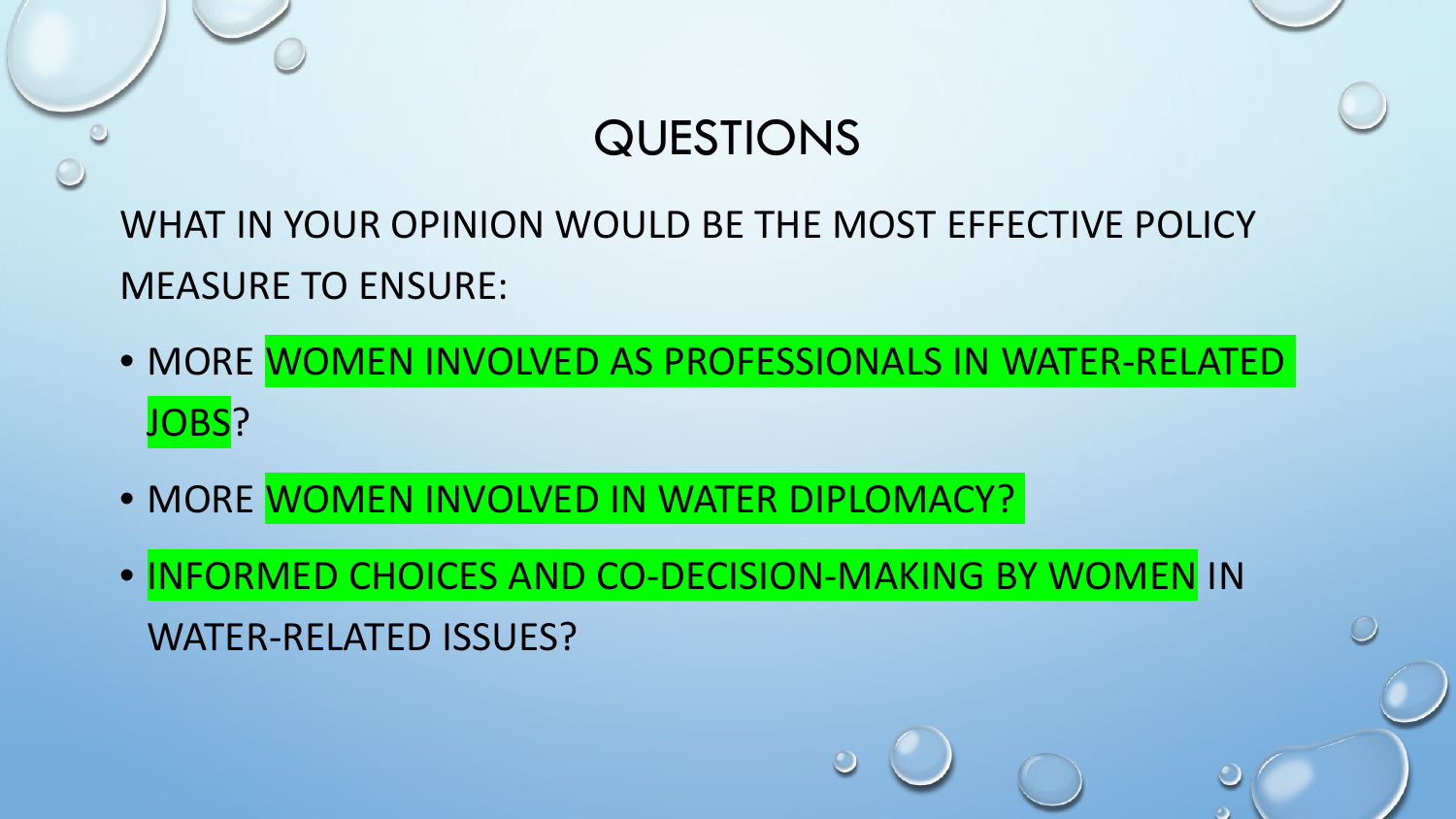#### RECOMMENDATIONS (ALL MOST UNANIMOUS)

- INVOLVE WOMEN IN ALL PHASES OF THE PROJECT/PROGRAMME CYCLE FROM DESIGN, ALLOCATION OF MEANS, TO IMPLEMENTATION AND MONITORING
- IMPLEMENT THE **HUMAN RIGHTS** TO WATER AND SANITATION THROUGH A GENDER-LENS (REF. SPECIAL RAPPORTEUR ON HRW&S)
- ENSURE VOCATIONAL TRAINING ESPECIALLY FOR WOMEN SO THEY CAN INDEPENDENTLY MAINTAIN FACILITIES AND SERVICES FOR INTER ALIA DRINKING WATER AND SANITATION. AND/ OR GET ENTRY TO THE FORMAL WATER-RELATED LABOUR MARKET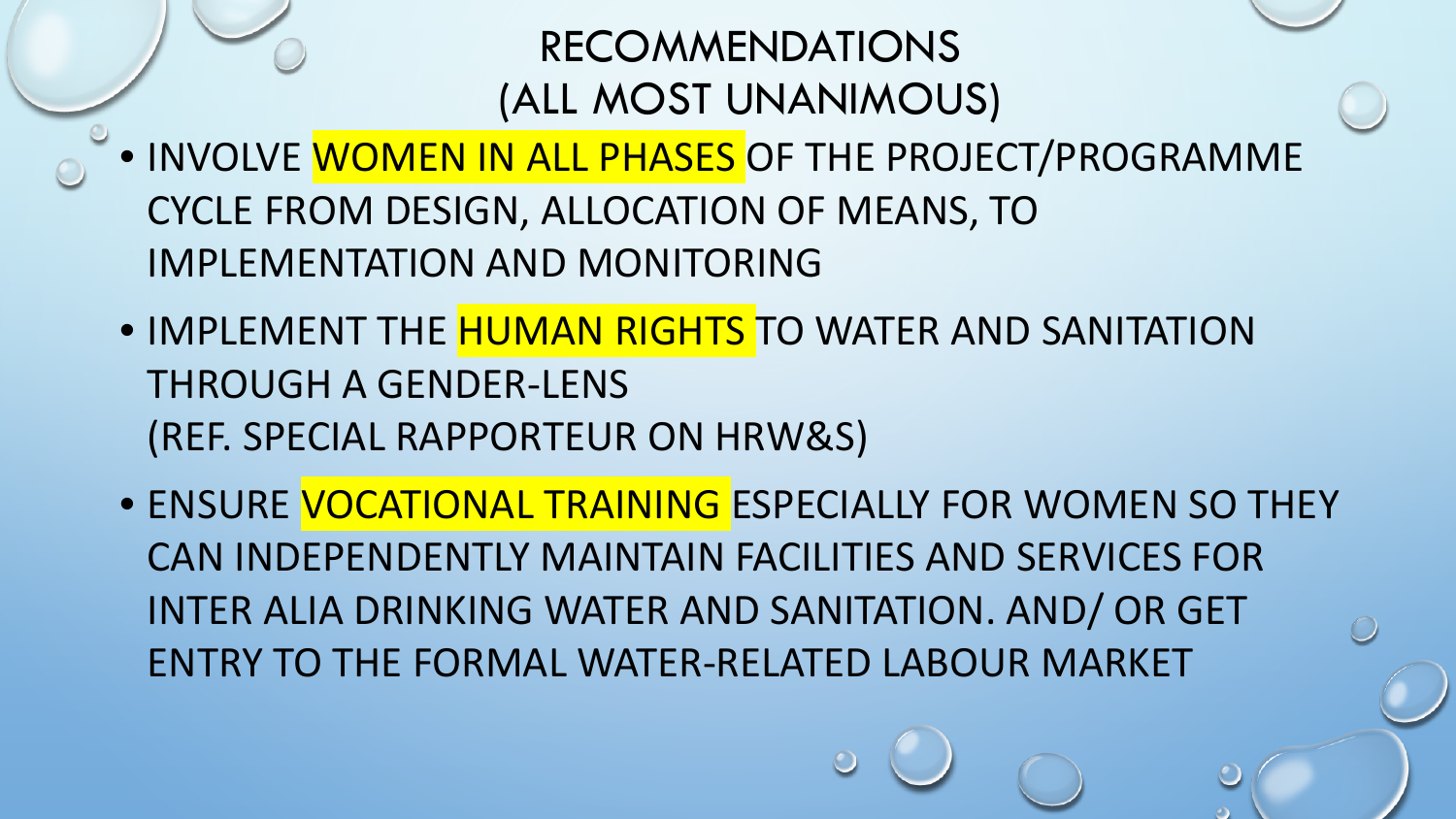### RECOMMENDATIONS (HIGH LEVEL OF AGREEMENT)

- SOLUTIONS SHOULD BE APPROPRIATE , NEEDS-BASED AND ALSO BASED ON INFORMED CHOICES (AND NOT "CREATE" NEW PROBLEMS)
- GET COMPANIES REALLY AWARE AND INVOLVED: ENCOURAGE IMPLEMENTATION OF THE WOMEN EMPOWERMENT PRINCIPLES (WEP) AND WOMEN FRIENDLY CONDITIONS IN THE WORK PLACE (LIKE WASH FACILITIES)
- STIMULATE (DECENTRALISED) WOMEN/USER FRIENDLY APPROPRIATE TECHNOLOGY DEVELOPMENT AND PRODUCTION ALSO AT SMALLER SCALES; INVEST MORE IN UPSCALING FIT-FOR-PURPOSE, GENDER SENSITIVE INFRASTRUCTURE FOR POTABLE WATER AND SANITATION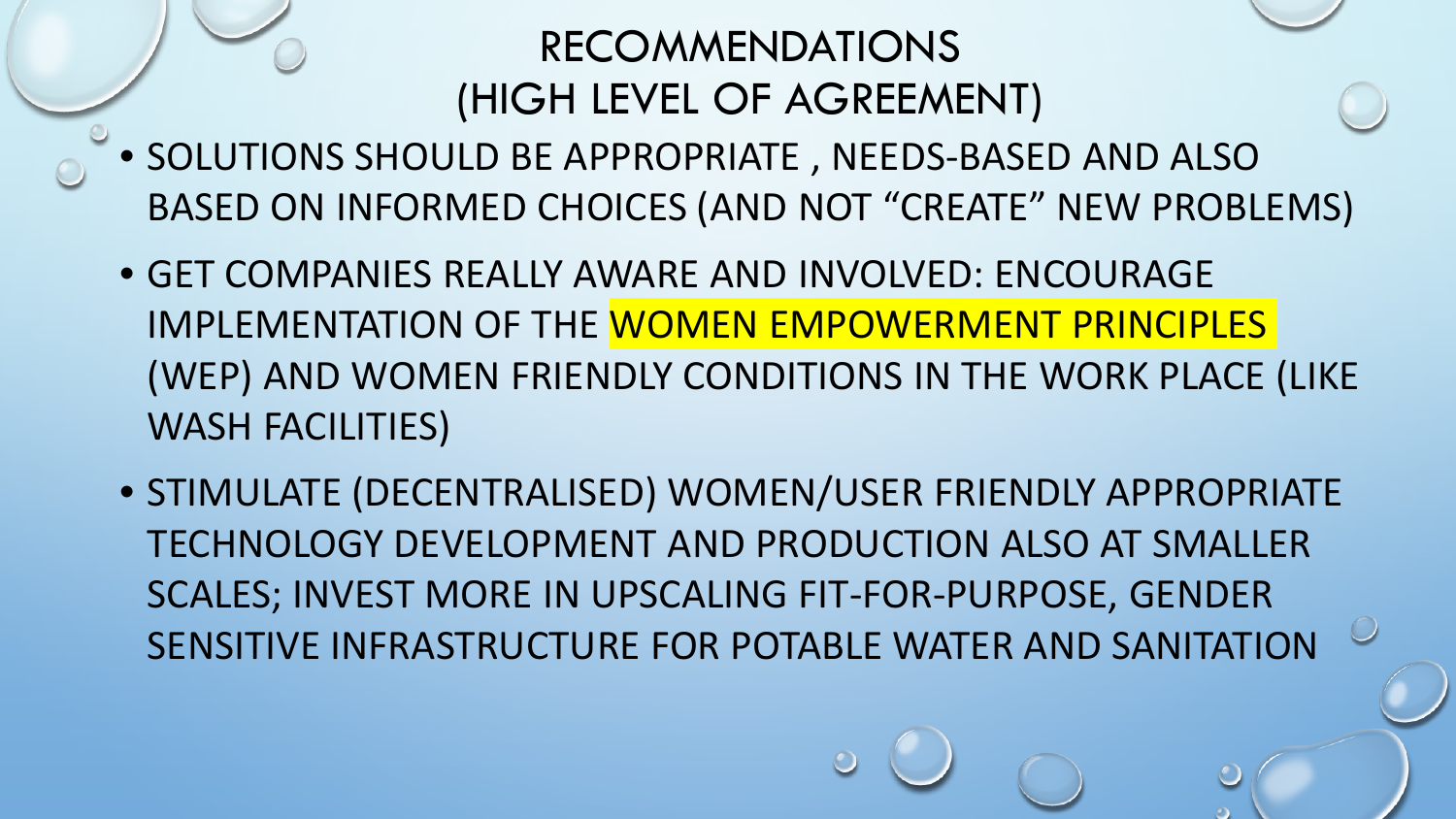### RECOMMENDATIONS (HIGH LEVEL OF AGREEMENT)

- ENSURE GENDER/ SEX- DISAGGREGATED DATA COLLECTION AND ANALYSIS FOR MORE INFORMED, APPROPRIATE POLICY AND IMPLEMENTATION
	- ESTABLISH AN UN INTERNATIONAL YEAR ON WATER AND WOMEN TO RAISE AWARENESS ABOUT THE INTERCONNECTEDNESS BETWEEN SDG 5 AND 6 AND ENHANCE POLICIES AND ACTIVITIES TO REACH ALL **TARGETS**